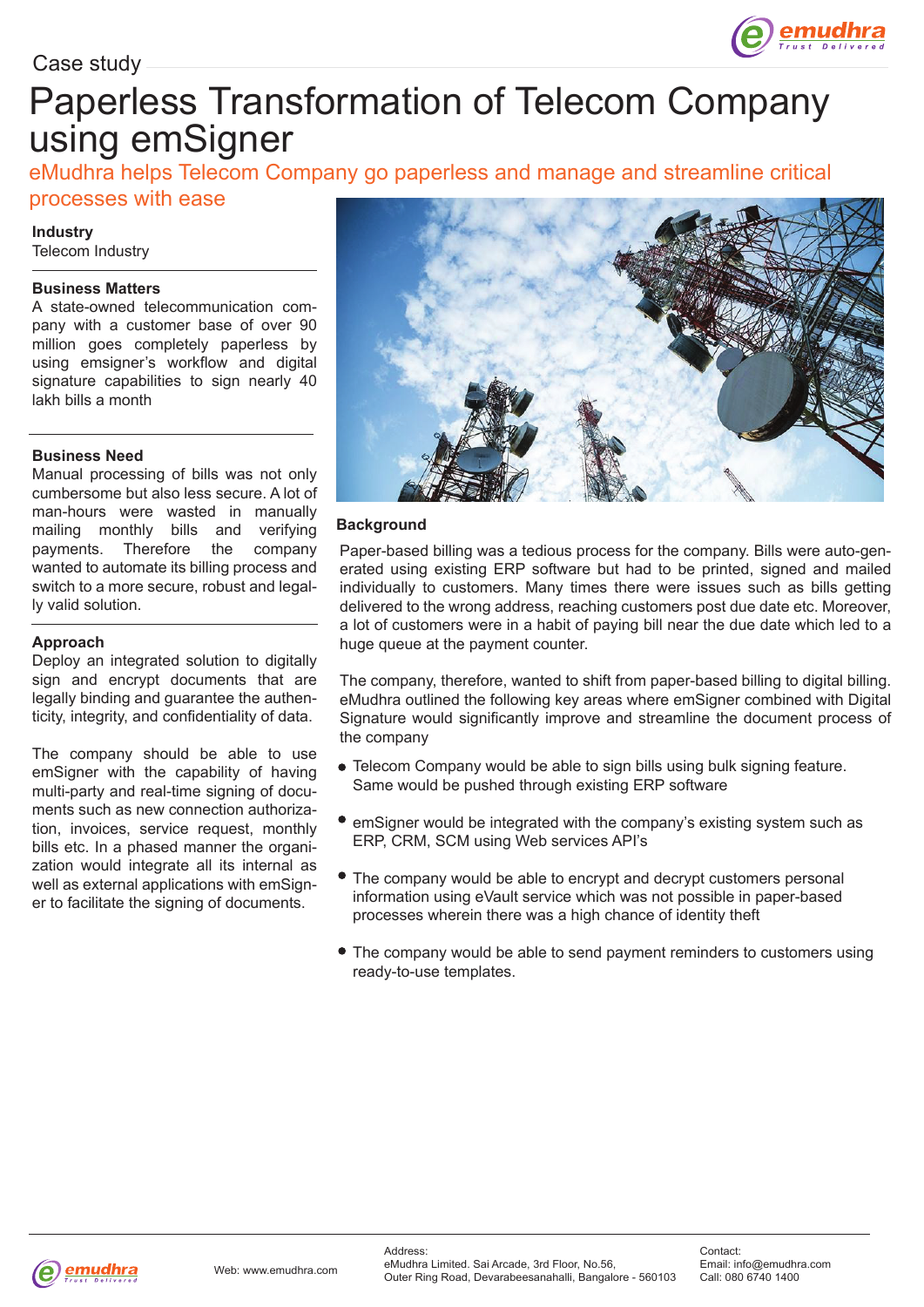#### **Digital Signature Technology**

The Digital Signature Technology works on the Public Key Infrastructure framework which uses a Cryptographic Key Pair – Private and Public Key for secure access and transmission of Information.

Digital Signatures is generated by the issuer for the client in a secure

#### **Benefits**

The Telecom Company reaped significant benefits by implementing digital signature based workflow signing.

This includes

- Better visibility and accessibility of documents for customers
- Legal non-repudiation thereby reducing frauds
- Signing and approving documents anywhere, anytime
- Faster turnaround time, increased employees efficiency, productivity and transparency
- Meeting compliance & regulatory requirements
- Online and Offline signing capabilities
- Importing files from multiple clouds and file storage services like Dropbox, Google drive into emSigner
- Tracking real-time status of signature progress happening on documents initiated for signing



#### **Solution**

eMudhra implemented emSigner – Secure Paperless Office solution to enable Digital Signature based approvals for the following workflows

- External flows for Vendor Onboarding and Vendor Payments
- . Internal flows between finance and billing department
- Bulk signing of documents for sending monthly bills and payment reminders

emSigner was integrated with the ERP application over Webservices API for digital signing of documents

Deployment was done on premise which allowed company greater degree of control and customization and allowed the company to retain data on premise for confidentiality purposes

- For individual signing, individual digital signature certificates were issued to Authorized Signatories
- For Bulk Signing, Class 3 Document Signer Certificate was used which gives a higher risk assurance to relying parties for a critical use case such as Invoice Signing
- From a security and risk standpoint, a Hardware Security Module was used to store the Class 3 Document Signer certificate

#### **The paperless office solution uses following broad modules:**

mudhra

**emSigner**

On-premise Digital Signature enabled workflow management solution used for defining paperless workflows

- **Hardware Security Module:** Protect the cryptographic infrastructure of some of the most security-conscious organizations in the world by securely managing, processing, and storing cryptographic keys inside a hardened, tamper-resistant device
- **Class 3 Document Signer Certificate**

To sign critical documents such as invoices

#### **emAS**

eeMudhra authentication server which was used to automatically validate the signed documents that was received by the organization